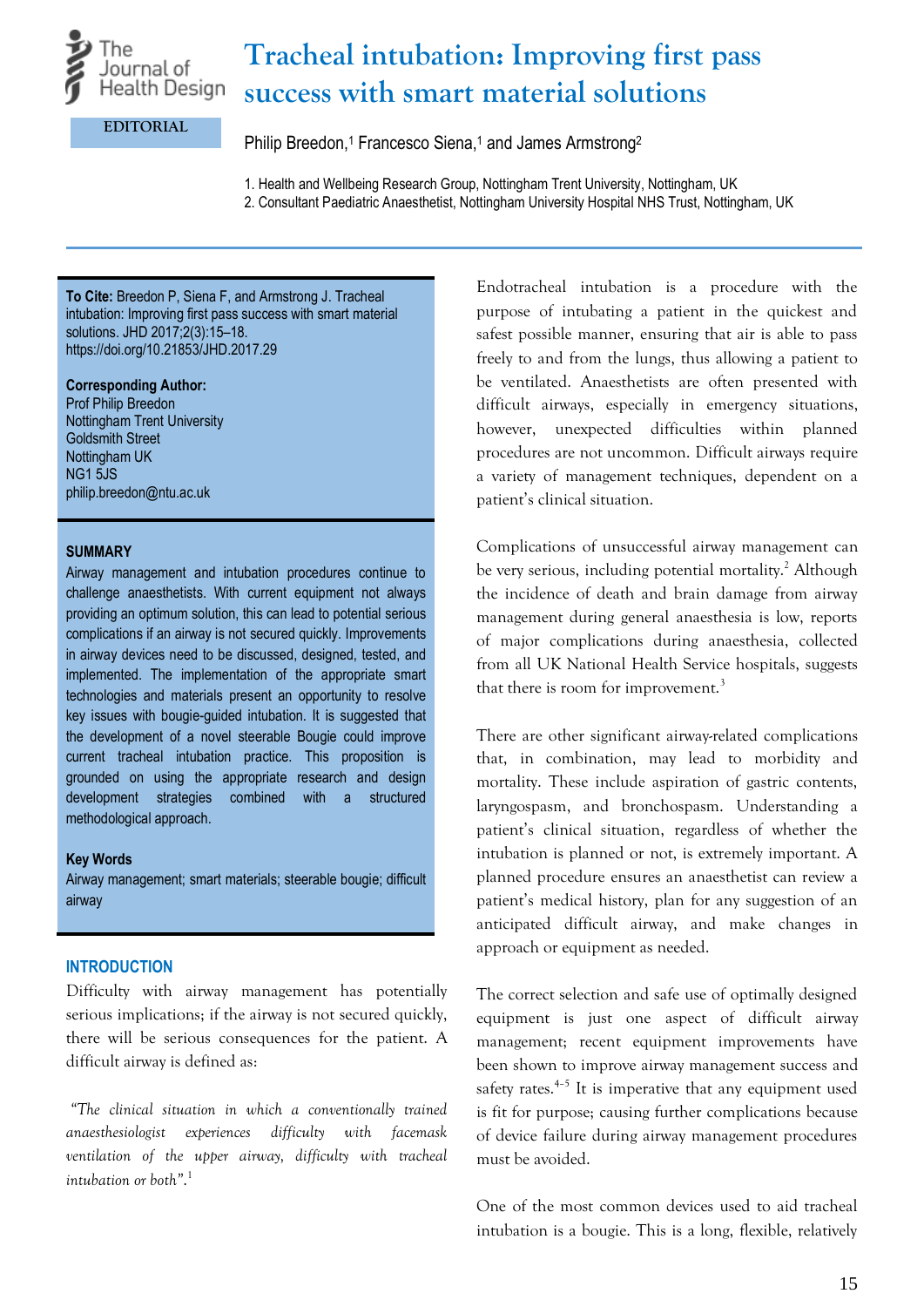

narrow guide rod that has some intrinsic "memory". Bougies are used as a guide when a direct view of the trachea cannot be obtained. Following the shaping and placement of a bougie, an endotracheal tube can be "railroaded" over the bougie to secure the airway, before the bougie is removed. This process ensures a patient can be intubated when the direct placement of an endotracheal tube would be difficult.

Airway perforation and tissue damage is always a risk during intubation, especially with bougies. Studies have documented forces as low as 0.8N causing injury, thus this presents a significant design challenge. <sup>6</sup> Overcoming this design challenge has massive potential; namely, the integration of smart systems using smart materials could be one possible solution to combat and improve the safety risks associated with the documented forces experienced during the intubation procedures.

Improving the safety and efficiency of emergency airway devices extends beyond the design and safe use of the device. Considerations should also relate to accurate pre-device testing, the design of teaching/tutorial methods especially for medical students, the design of the teaching space for procedural training, and the interaction behaviours within this space.<sup>7-8</sup>

Improving existing equipment presents an opportunity to increase the safety and efficiency of procedures within anaesthesia, especially when using a bougie. Common problems with the bougie relate to shape retention, tip pressure forces and steer-ability, amongst others. Improving these aspects of the device will ultimately improve the speed, safety, and performance profile, which is advantageous for the anaesthetist. Using smart materials within new equipment, thus creating a smart system, could solve a number of the identified problems.

The use of smart materials within medical products and applications is not a new concept; there a number of common examples, including stents, grafts, filters, sensors, amongst others. A general definition for a smart material is:

*"A smart material is one that reacts to a stimulus in a reproducible way, the reaction, in most cases, also tends to be reversible."*

A material cannot be defined as being "smart" by itself. To be classified as "smart", a material needs to be integrated into a system. Smart systems typically integrate a variety of objects, including sensors and actuators that respond to environment changes, thus creating an intelligent system.

There are various types of smart materials: shape memory alloys (SMAs), shape memory polymers (SMPs), electroactive polymers (EAPs), quantum-tunnelling composites (QTCs), thermochromic polymers, piezoelectric materials, magnetic shape memory alloys (MSMAs), amongst others.

Smart materials are currently being investigated as a result of a joint research project being undertaken by Nottingham Trent University (NTU), UK, and Nottingham University Hospitals Trust (NUH), UK, for the development of a Novel Steerable Bougie.<sup>9</sup> The research project focuses on creating a bougie with a steerable tip, which functions using Flexinol® Actuator Wires (Dynalloy, Inc.).<sup>10</sup> These shape memory alloy actuator wires are manufactured from nickel-titanium and can be electrically driven or heated to either flex or shorten, thus contracting within a 2–5 per cent range of the wire length.

Flexinol's® ability to flex or shorten is a characteristic of certain alloys; theses alloys dynamically change their internal structure at certain temperatures, thus demonstrating a controllable movement.

In the proof of concept stage and prototyping of the novel steerable bougie, various shape memory alloys, shape memory polymers, and low-cost artificial muscles were analysed. Tests conducted on these materials showed their properties were extremely dependant on the input parameters used, which resulted in the varying degrees of reaction times, material response, and relaxation times. The control parameters in some cases affected the materials lifespan and in certain cases resulted in failure; Siena et al.<sup>9</sup> present a selection of these testing results. The selection of the Flexinol® Actuator Wires was made based on the required control parameters for the steerable bougie's tip, including:

The ability to have directional control of a steerable tip, 50–60mm in length and 5mm in diameter.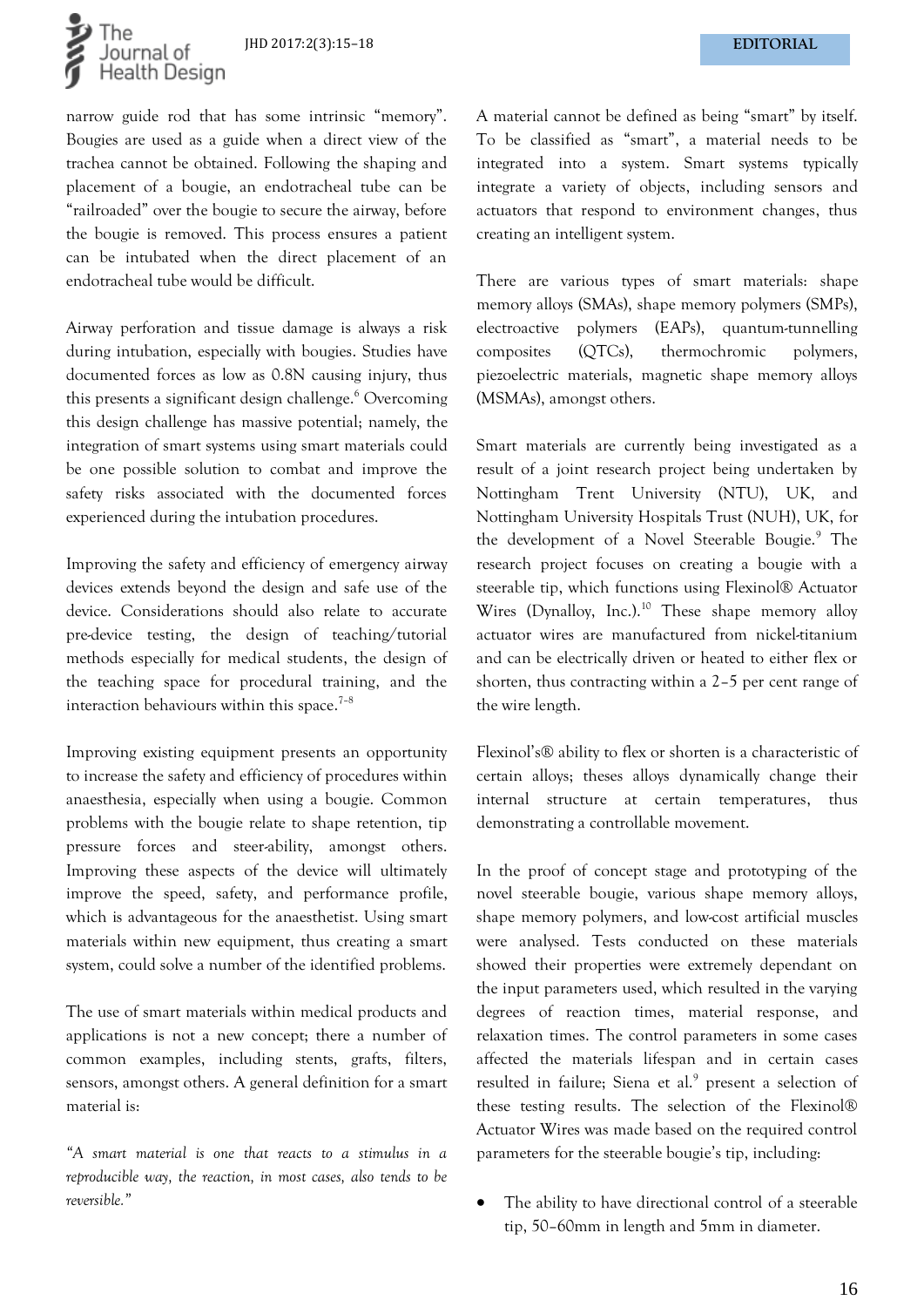JHD 2017:2(3):15–18 **EDITORIAL**

• Curvature control of 120 degrees in at least one plane.

l he

ournal of **Health Design** 

Positive movement with reaction and relaxation times of one second without exceeding tracheal damaging forces.

The use of SMAs in medical devices is likely to increase as new devices are designed and manufactured; however, SMAs do have some significant drawbacks, as described by Morgan and Broadley. <sup>11</sup> One of the most concerning drawbacks relates to the increased brittleness displayed after a period of use and the required power consumption. Therefore, if incorrectly controlled, repeatability and overuse of a SMA-control mechanism could result in device failure. However, if accurate control parameters are used, obtaining repeatable motion especially when considering Flexinol® Actuator Wires,<sup>10</sup> tens of millions of cycles can reasonably be achieved.

Thorough research and design, development strategies have been applied to the development of the new bougie, alongside implementing a structured methodological approach. This will ensure that the designed novel steerable bougie performs as required, giving increased user control and steer-ability functionality, greater shape retention, reduced tip force pressures, and improved intubation times. Validating the design is an important process; verification can be achieved using pre-production prototypes and testing rigs for preclinical testing. Preclinical testing will ensure that any new device will function accurately while in use during clinical trial.

#### **REFERENCES**

- 1. Apfelbaum JL, Hagberg CA, Caplan RA, et al. Practice Guidelines for Management of the Difficult Airway: An Updated Report by the American Society of Anesthesiologists Task Force on Management of the Difficult Airway. Anesthesiology: The Journal of the American Society of Anesthesiologists. 2013 Feb 1;118(2):251–70.
- 2. Gannon K. Mortality associated with anaesthesia. Anaesthesia. 1991 Nov 1;46(11):962–6.
- 3. Cook TM, Woodall N, Frerk C. Major complications of airway management in the UK: results of the Fourth National Audit Project of the Royal College of Anaesthetists and the Difficult

Airway Society. Part 1: anaesthesia. British journal of anaesthesia. 2011 Mar 29;106(5):617–31.

- 4. Su YC, Chen CC, Lee YK, et al. Comparison of video laryngoscopes with direct laryngoscopy for tracheal intubation: a meta-analysis of randomised trials. European Journal of Anaesthesiology (EJA). 2011 Nov 1;28(11):788–95.
- 5. Griesdale DE, Liu D, McKinney J, et al. Glidescope® video-laryngoscopy versus direct laryngoscopy for endotracheal intubation: a systematic review and meta-analysis. Canadian Journal of Anesthesia/Journal canadien d'anesthésie. 2012 Jan 1;59(1):41–52.
- 6. Marson BA, Anderson E, Wilkes AR, Hodzovic I. Bougie-related airway trauma: dangers of the hold‐ up sign. Anaesthesia. 2014 Mar 1;69(3):219–23.
- 7. Glavin RJ. Crisis Management in Acute Care Settings: Human Factors, Team Psychology, and Patient Safety in a High Stakes Environment.
- 8. Brindley PG, Beed M, Duggan LV, et al., Updating our approach to the difficult and failed airway: time to "stop and think". Canadian Journal of Anesthesia/Journal canadien d'anesthésie. 2016 Apr 1;63(4):373–81.
- 9. Siena FL, Breedon P, Armstrong J, et al., Development of a Novel Steerable Bougie. Australasian Medical Journal. 2016;9(5):124–37.
- 10. DYNALLOY, Inc.. Flexinol® Actuator Wire Technical and Design Data. [Accessed 2017 June 30]. Available from: http://www.dynalloy.com/tech\_data\_wire.php
- 11. Morgan NB, Broadley M. Taking the art out of smart!-Forming processes and durability issues for the application of NiTi shape memory alloys in medical devices. Proceedings for the Materials and Processes for Medical Devices Coference, Anaheim, CA. 2004:247–52.

#### **ACKNOWLEDGEMENTS**

The authors would like to gratefully acknowledge the contributions made by Dr Andrew Norris and Dr Kristopher Inkpin, Nottingham University Hospitals Trust, UK.

#### **PEER REVIEW**

Not commissioned. Externally peer reviewed.